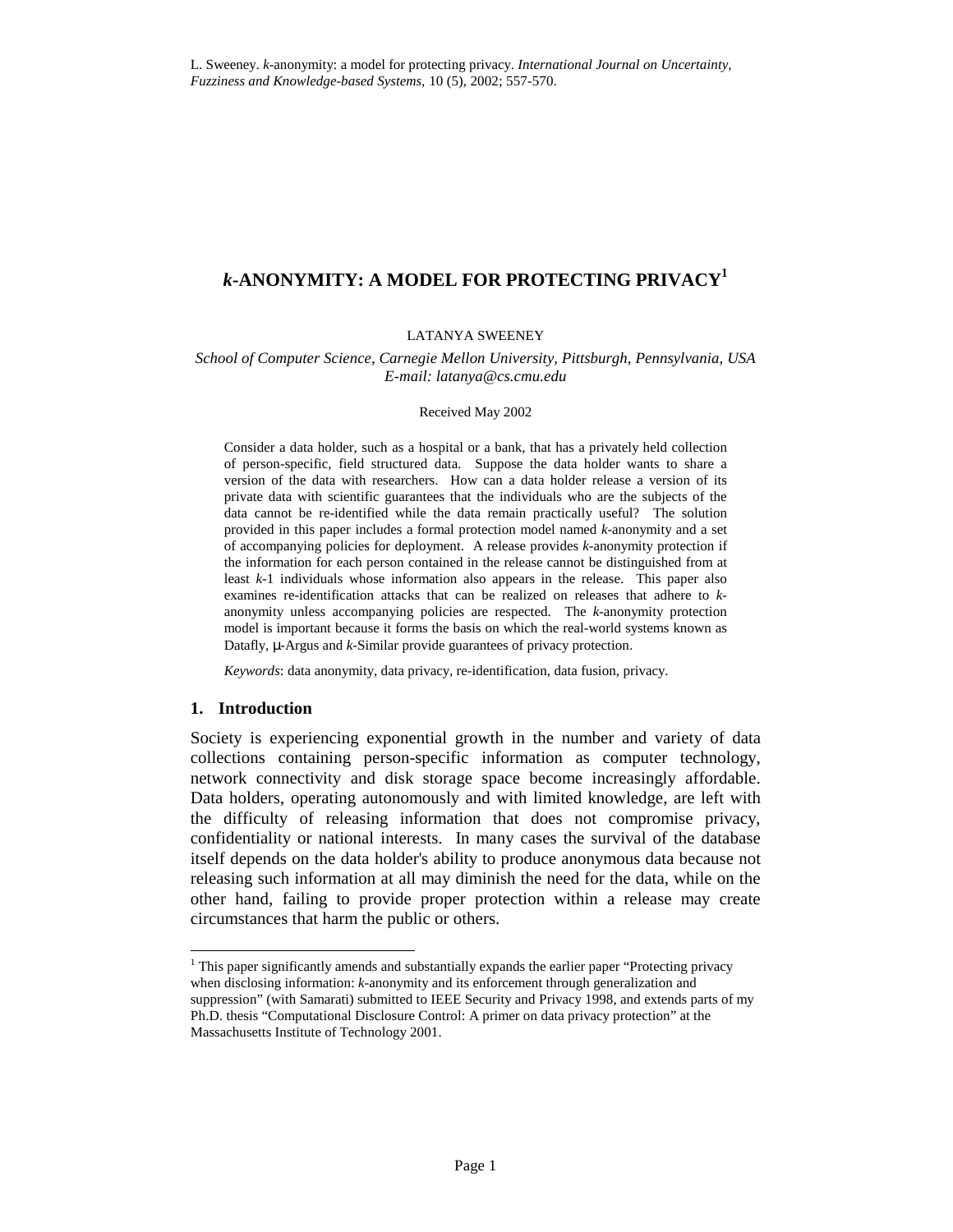So a common practice is for organizations to release and receive personspecific data with all explicit identifiers, such as name, address and telephone number, removed on the assumption that anonymity is maintained because the resulting data look anonymous. However, in most of these cases, the remaining data can be used to re-identify individuals by linking or matching the data to other data or by looking at unique characteristics found in the released data.

In an earlier work, experiments using 1990 U.S. Census summary data were conducted to determine how many individuals within geographically situated populations had combinations of demographic values that occurred infrequently [1]. Combinations of few characteristics often combine in populations to uniquely or nearly uniquely identify some individuals. For example, a finding in that study was that 87% (216 million of 248 million) of the population in the United States had reported characteristics that likely made them unique based only on {*5-digit ZIP2* , *gender*, *date of birth*}. Clearly, data released containing such information about these individuals should not be considered anonymous. Yet, health and other person-specific data are often publicly available in this form. Below is a demonstration of how such data can be re-identified.

#### **Example 1.Re-identification by linking**

The National Association of Health Data Organizations (NAHDO) reported that 37 states in the USA have legislative mandates to collect hospital level data and that 17 states have started collecting ambulatory care data from hospitals, physicians offices, clinics, and so forth [2]. The leftmost circle in Figure 1 contains a subset of the fields of information, or *attributes*, that NAHDO recommends these states collect; these attributes include the patient's ZIP code, birth date, gender, and ethnicity.

In Massachusetts, the Group Insurance Commission (GIC) is responsible for purchasing health insurance for state employees. GIC collected patientspecific data with nearly one hundred attributes per encounter along the lines of the those shown in the leftmost circle of Figure 1 for approximately 135,000 state employees and their families. Because the data were believed to be anonymous, GIC gave a copy of the data to researchers and sold a copy to industry [3].

For twenty dollars I purchased the voter registration list for Cambridge Massachusetts and received the information on two diskettes [4]. The rightmost circle in Figure 1 shows that these data included the name, address, ZIP code, birth date, and gender of each voter. This information can be linked using ZIP code, birth date and gender to the medical information, thereby

 $2$  In the United States, a ZIP code refers to the postal code assigned by the U.S. Postal Service. Typically 5-digit ZIP codes are used, though 9-digit ZIP codes have been assigned. A 5-digit code is the first 5 digits of the 9-digit code.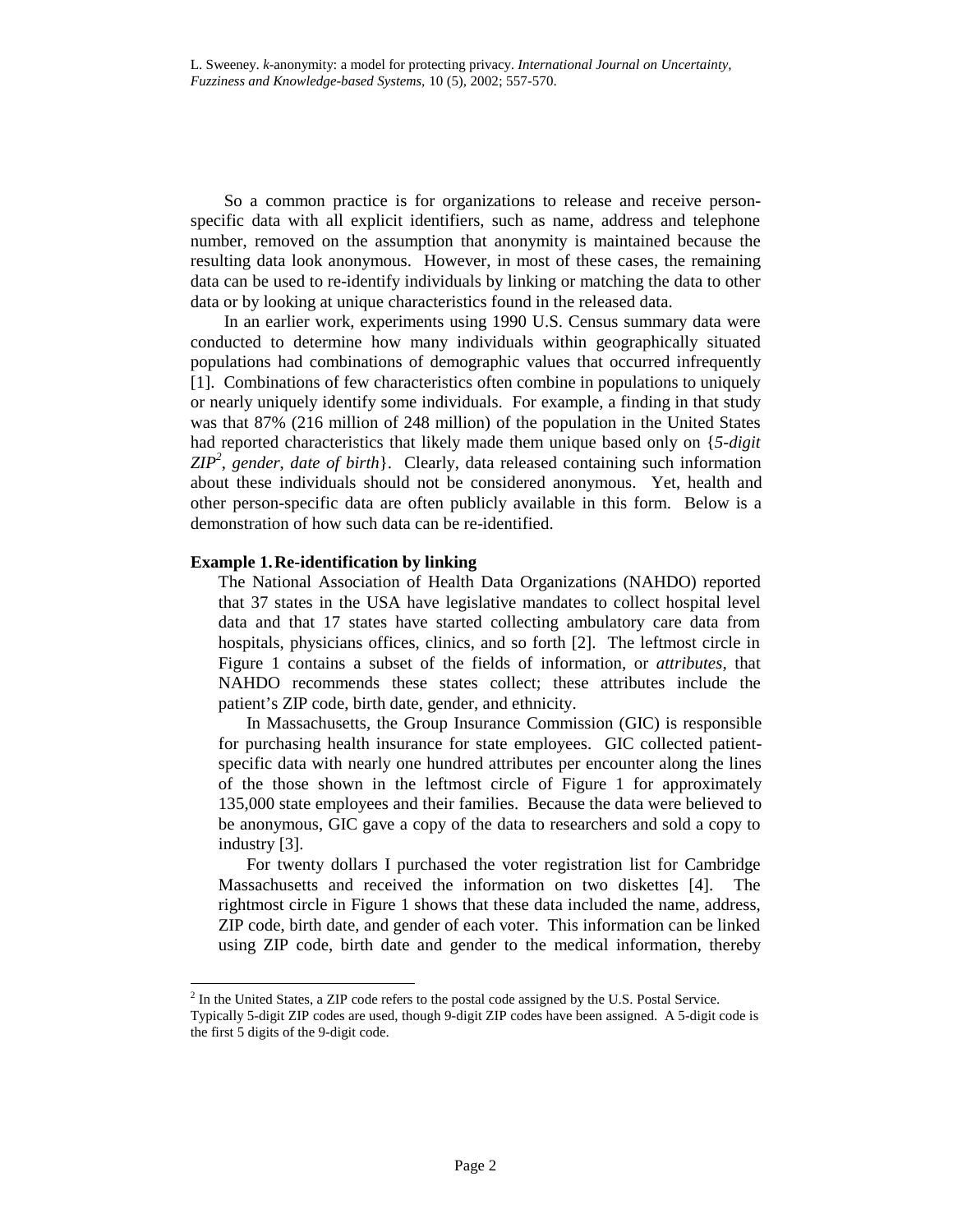linking diagnosis, procedures, and medications to particularly named individuals.

For example, William Weld was governor of Massachusetts at that time and his medical records were in the GIC data. Governor Weld lived in Cambridge Massachusetts. According to the Cambridge Voter list, six people had his particular birth date; only three of them were men; and, he was the only one in his 5-digit ZIP code.



**Figure 1 Linking to re-identify data**

The example above provides a demonstration of re-identification by directly linking (or "matching") on shared attributes. The work presented in this paper shows that altering the released information to map to many possible people, thereby making the linking ambiguous, can thwart this kind of attack. The greater the number of candidates provided, the more ambiguous the linking, and therefore, the more anonymous the data.

## **2. Background**

The problem of releasing a version of privately held data so that the individuals who are the subjects of the data cannot be identified is not a new problem. There are existing works in the statistics community on statistical databases and in the computer security community on multi-level databases to consider. However, none of these works provide solutions to the broader problems experienced in today's data rich setting.

## **2.1. Statistical databases**

Federal and state statistics offices around the world have traditionally been entrusted with the release of statistical information about all aspects of the populace [5]. But like other data holders, statistics offices are also facing tremendous demand for person-specific data for applications such as data mining,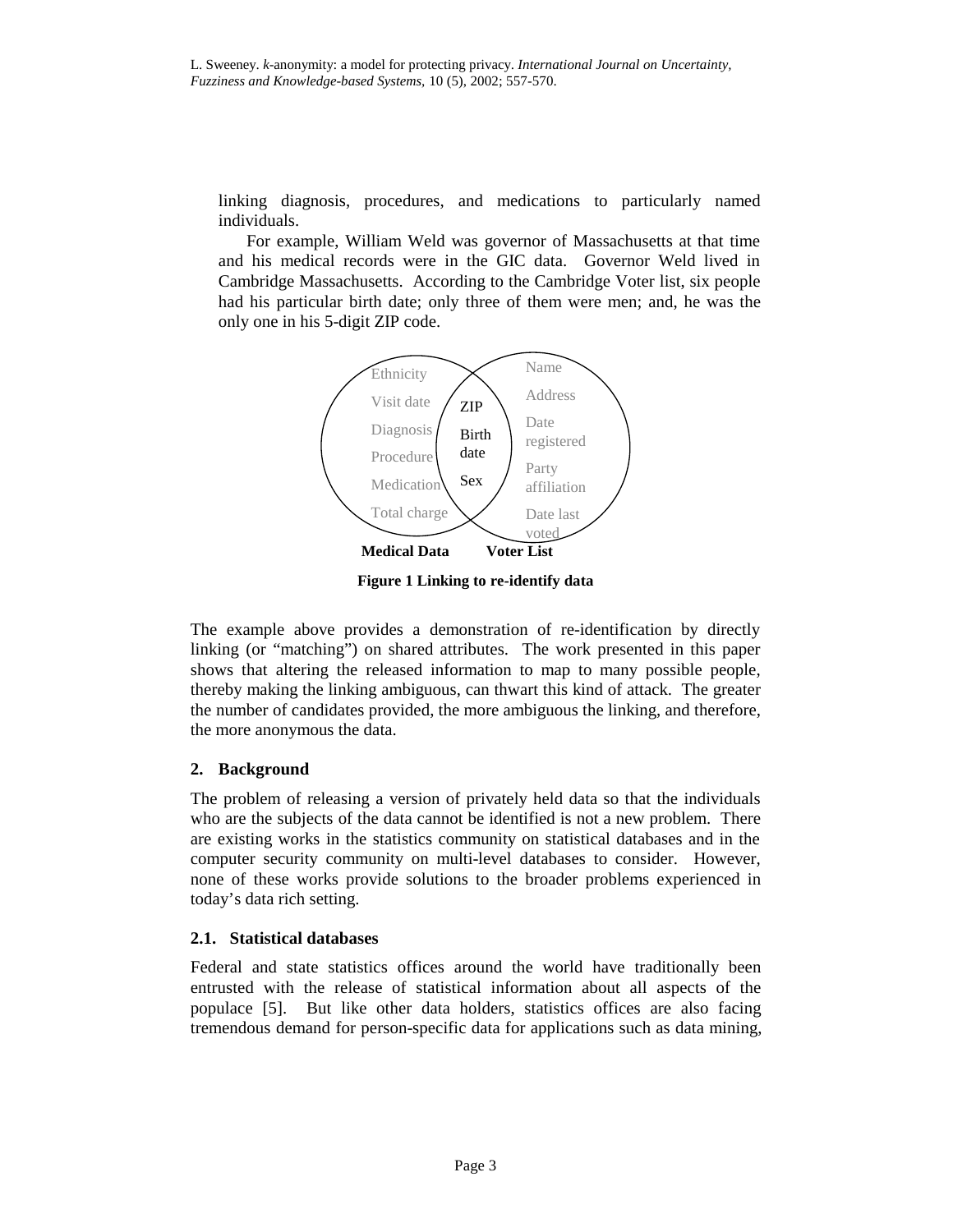cost analysis, fraud detection and retrospective research. But many of the established statistical database techniques, which involve various ways of adding noise [6] to the data while still maintaining some statistical invariant [7, 8], often destroy the integrity of records, or *tuples*, and so, for many new uses of data, these established techniques are not appropriate. Willenborg and De Waal [9] provide more extensive coverage of traditional statistical techniques.

## **2.2. Multi-level databases**

Another related area is aggregation and inference in multi-level databases [10, 11, 12, 13, 14, 15] which concerns restricting the release of lower classified information such that higher classified information cannot be derived. Denning and Lunt [16] described a multilevel relational database system (MDB) as having data stored at different security classifications and users having different security clearances.

Su and Ozsoyoglu formally investigated inference in MDB. They showed that eliminating precise inference compromise due to functional dependencies and multi-valued dependencies is NP-complete. By extension to this work, the precise elimination of all inferences with respect to the identities of the individuals whose information is included in person-specific data is typically impossible to guarantee. Intuitively this makes sense because the data holder cannot consider a priori every possible attack. In trying to produce anonymous data, the work that is the subject of this paper seeks to primarily protect against known attacks. The biggest problems result from inferences that can be drawn after linking the released data to other knowledge, so in this work, it is the ability to link the result to foreseeable data sources that must be controlled.

Many aggregation inference problems can be solved by database design, but this solution is not practical in today's data rich setting. In today's environment, information is often divided and partially replicated among multiple data holders and the data holders usually operate autonomously in making decisions about how data will be released. Such decisions are typically made locally with incomplete knowledge of how sensitive other holders of the information might consider replicated data. For example, when somewhat aged information on joint projects is declassified differently by the Department of Defense than by the Department of Energy, the overall declassification effort suffers; using the two partial releases, the original may be reconstructed in its entirety. In general, systems that attempt to produce anonymous data must operate without the degree of omniscience and level of control typically available in the traditional aggregation problem.

In both aggregation and MDB, the primary technique used to control the flow of sensitive information is *suppression*, where sensitive information and all information that allows the inference of sensitive information are simply not released. Suppression can drastically reduce the quality of the data, and in the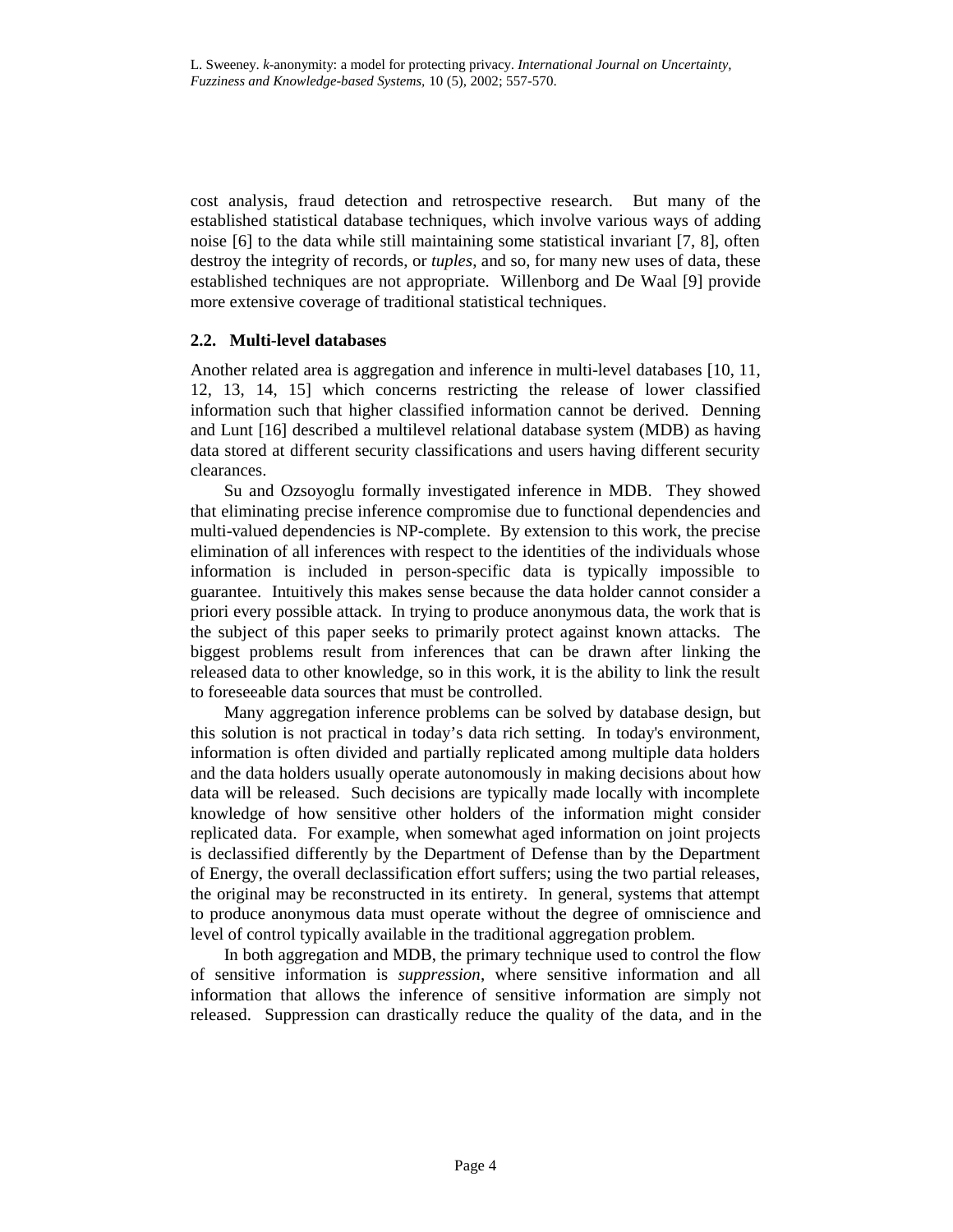case of statistical use, overall statistics can be altered, rendering the data practically useless. When protecting national interests, not releasing the information at all may be possible, but the greatest demand for person-specific data is in situations where the data holder must provide adequate protections while keeping the data useful, such as sharing person-specific medical data for research purposes.

## **2.3. Computer security is not privacy protection**

An area that might appear to have a common ancestry with the subject of this paper is access control and authentication, which are traditional areas associated with computer security. Work in this area ensures that the recipient of information has the authority to receive that information. While access control and authentication protections can safeguard against direct disclosures, they do not address disclosures based on inferences that can be drawn from released data. The more insidious problem in the work that is the subject of this paper is not so much whether the recipient can get access or not to the information as much as what values will constitute the information the recipient will receive. A general doctrine of the work presented herein is to release all the information but to do so such that the identities of the people who are the subjects of the data (or other sensitive properties found in the data) are protected. Therefore, the goal of the work presented in this paper lies outside of traditional work on access control and authentication.

# **2.4. Multiple queries can leak inference**

Denning [17] and others [18, 19] were among the first to explore inferences realized from multiple queries to a database. For example, consider a table containing only (physician, patient, medication). A query listing the patients seen by each physician, i.e., a relation R(physician, patient), may not be sensitive. Likewise, a query itemizing medications prescribed by each physician may also not be sensitive. But the query associating patients with their prescribed medications may be sensitive because medications typically correlate with diseases. One common solution, called query restriction, prohibits queries that can reveal sensitive information. This is effectively realized by suppressing all inferences to sensitive data. In contrast, this work poses a real-time solution to this problem by advocating that the data be first rendered sufficiently anonymous, and then the resulting data used as the basis on which queries are processed. Doing so typically retains far more usefulness in the data because the resulting release is often less distorted.

In summary, the dramatic increase in the availability of person-specific data from autonomous data holders has expanded the scope and nature of inference control problems and exasperated established operating practices. The goal of this work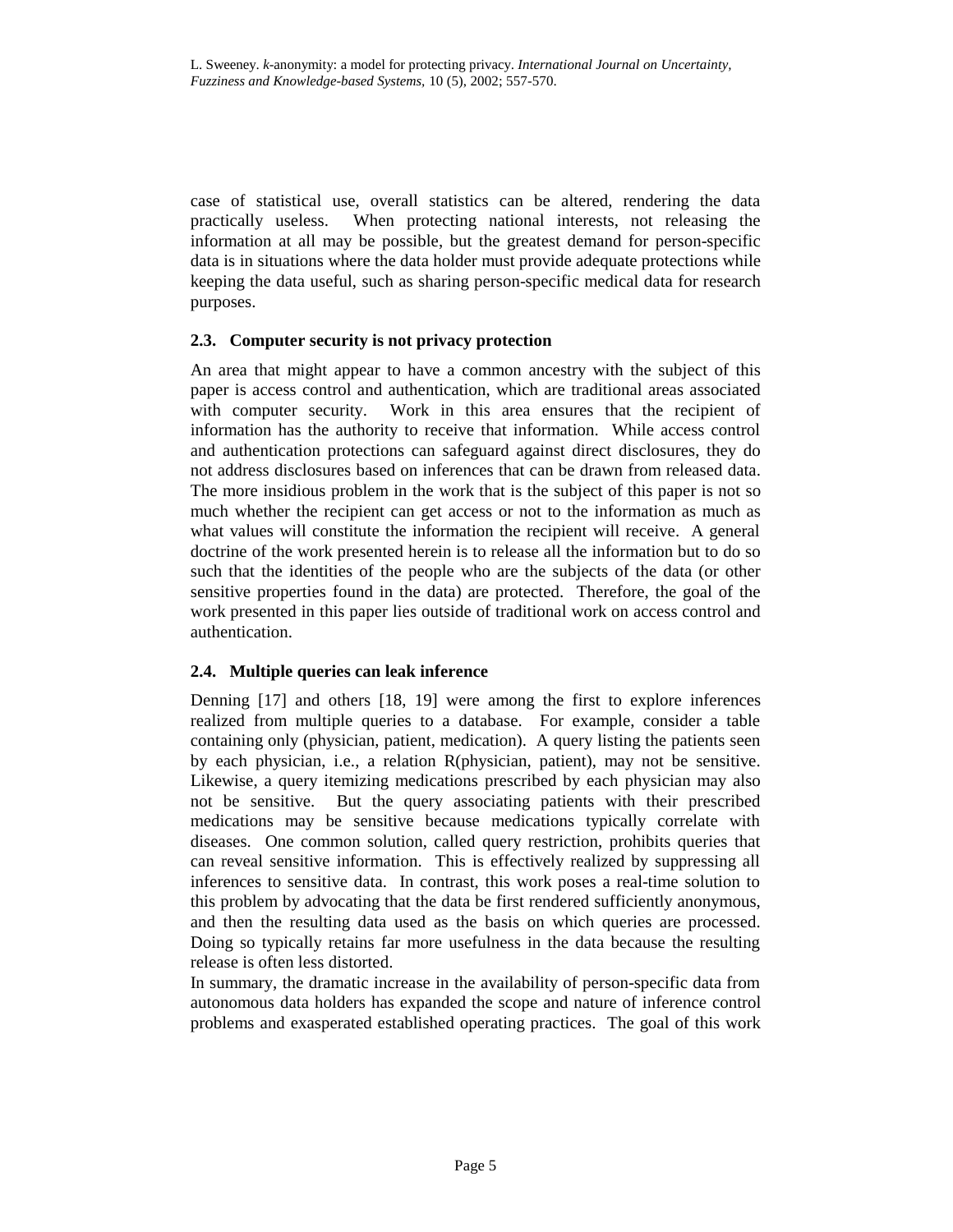is to provide a model for understanding, evaluating and constructing computational systems that control inferences in this setting.

#### **3. Methods**

The goal of this section is to provide a formal framework for constructing and evaluating algorithms and systems that release information such that the released information limits what can be revealed about properties of the entities that are to be protected. For convenience, I focus on person-specific data, so the entities are people, and the property to be protected is the identity of the subjects whose information is contained in the data. However, other properties could also be protected. The formal methods provided in this paper include the *k*-anonymity protection model. The real-world systems Datafly [20], µ-Argus [21] and *k*-Similar [22] motivate this approach.

Unless otherwise stated, the term *data* refers to person-specific information that is conceptually organized as a table of rows (or records) and columns (or fields). Each row is termed a *tuple*. A tuple contains a relationship among the set of values associated with a person. Tuples within a table are not necessarily unique. Each column is called an *attribute* and denotes a field or semantic category of information that is a set of possible values; therefore, an attribute is also a domain. Attributes within a table are unique. So by observing a table, each row is an ordered *n*-tuple of values  $\langle d_1, d_2, ..., d_n \rangle$  such that each value  $d_i$  is in the domain of the *j*-th column, for *j*=1, 2, …, *n* where *n* is the number of columns. In mathematical set theory, a relation corresponds with this tabular presentation, the only difference is the absence of column names. Ullman provides a detailed discussion of relational database concepts [23].

#### **Definition 1. Attributes**

Let  $B(A_1,...,A_n)$  be a *table* with a finite number of tuples. The finite set of *attributes* of **B** are  $\{A_1, \ldots, A_n\}$ .

Given a table  $B(A_1,...,A_n)$ ,  $\{A_i,...,A_j\} \subseteq \{A_1,...,A_n\}$ , and a tuple  $t \in B$ , I use  $t[A_i, \ldots, A_i]$  to denote the sequence of the values,  $v_i, \ldots, v_i$ , of  $A_i, \ldots, A_i$  in *t*. I use B[*Ai*,…,*Aj*] to denote the projection, maintaining duplicate tuples, of attributes *Ai*,…*Aj* in B.

Throughout the remainder of this work each tuple is assumed to be specific to one person and no two tuples pertain to the same person. This assumption simplifies discussion without loss of applicability.

To draw an *inference* is to come to believe a new fact on the basis of other information. A *disclosure* means that explicit or inferable information about a person was released that was not intended. This definition may not be consistent with colloquial use but is used in this work consistent with its meaning in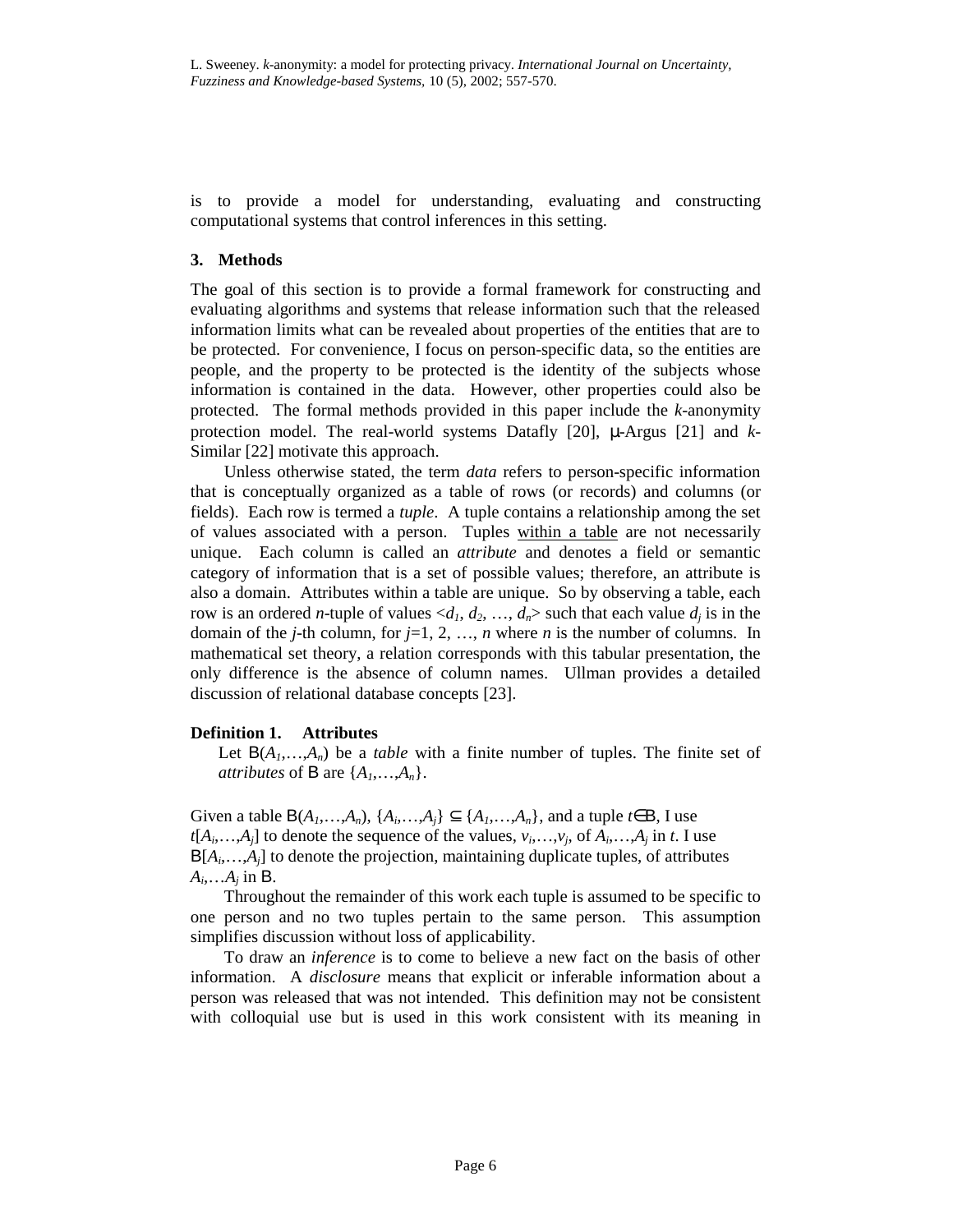statistical disclosure control. So, *disclosure control* attempts to identify and limit disclosures in released data. Typically the goal of disclosure control with respect to person-specific data is to ensure that released data are sufficiently anonymous.

Let me be more specific about how properties are selected and controlled. Recall the linking example shown in Figure 1. In that case, the need for protection centered on limiting the ability to link released information to other external collections. So the properties to be controlled are operationally realized as attributes in the privately held collection. The data holder is expected to identify all attributes in the private information that could be used for linking with external information. Such attributes not only include explicit identifiers such as name, address, and phone number, but also include attributes that in combination can uniquely identify individuals such as birth date and gender. The set of such attributes has been termed a *quasi-identifier* by Dalenius [24]. So operationally, a goal of this work is to release person-specific data such that the ability to link to other information using the quasi-identifier is limited.

## **Definition 2. Quasi-identifier**

Given a population of entities U, an entity-specific table  $T(A_1,...,A_n)$ ,  $f_c: U \rightarrow$ T and  $f_a: T \to U'$ , where  $U \subseteq U'$ . A quasi-identifier of T, written  $Q_T$ , is a set of attributes  $\{A_i, ..., A_i\} \subseteq \{A_1, ..., A_n\}$  where:  $\exists p_i \in U$  such that  $f_e(f_c(p_i)[Q_T]) = p_i$ .

## **Example 2. Quasi-identifier**

Let V be the voter-specific table described earlier in Figure 1 as the voter list. A quasi-identifier for  $V$ , written  $Q_V$ , is {*name*, *address*, *ZIP*, *birth date*, *gender*}.

Linking the voter list to the medical data as shown in Figure 1, clearly demonstrates that {*birth date, ZIP, gender*}  $\subseteq Q_V$ . However, {*name, address*}  $\subseteq$  $Q_V$  because these attributes can also appear in external information and be used for linking.

In the case of anonymity, it is usually publicly available data on which linking is to be prohibited and so attributes which appear in private data and also appear in public data are candidates for linking; therefore, these attributes constitute the quasi-identifier and the disclosure of these attributes must be controlled. It is believed that these attributes can be easily identified by the data holder.

## **Assumption (quasi-identifier).**

The data holder can identify attributes in his private data that may also appear in external information and therefore, can accurately identify quasi-identifiers.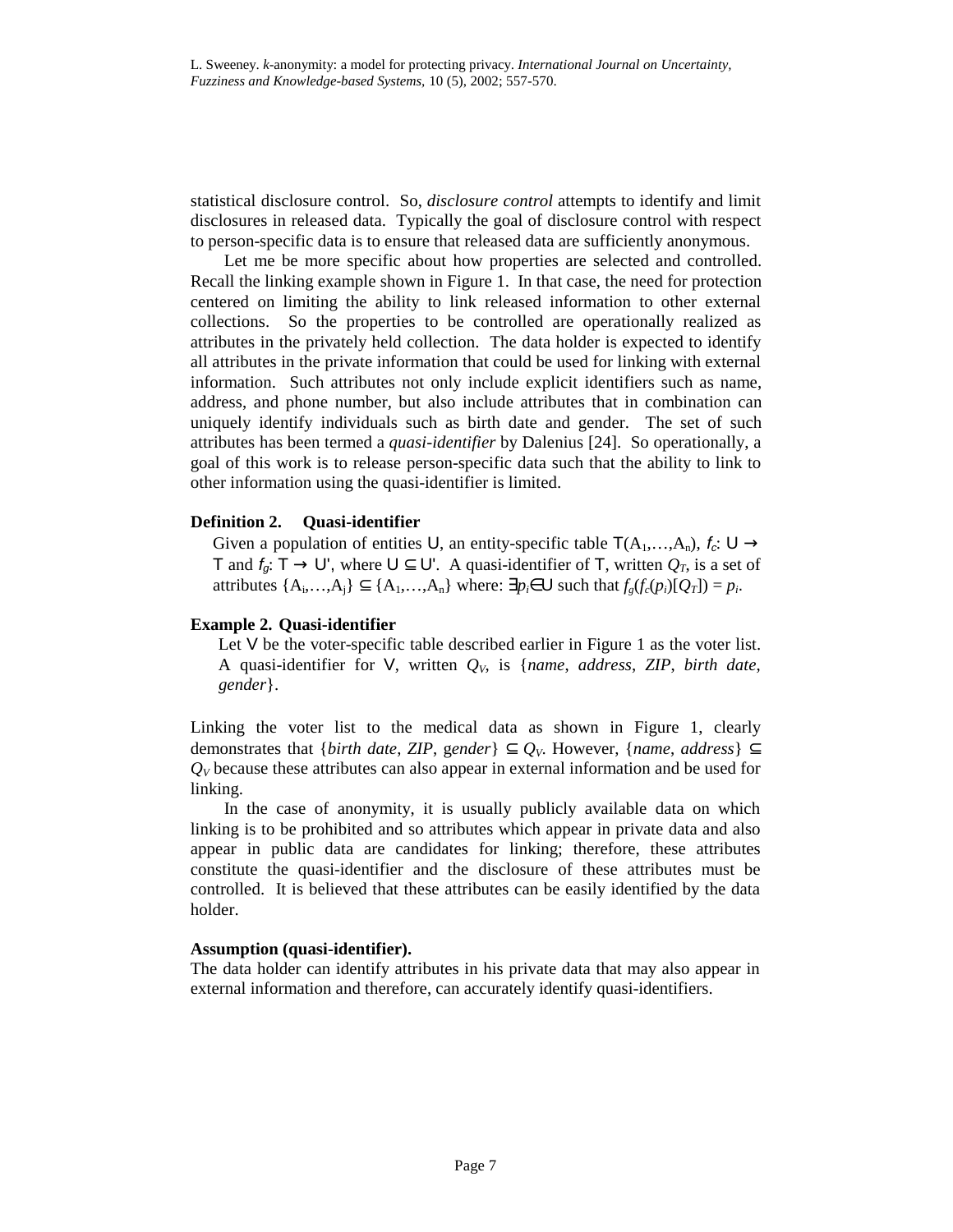Consider an instance where this assumption is incorrect; that is, the data holder misjudges which attributes are sensitive for linking. In this case, the released data may be less anonymous than what was required, and as a result, individuals may be more easily identified. Clearly, this risk cannot be perfectly resolved by the data holder because the data holder cannot always know what each recipient of the data knows but policies and contracts, which lie outside the algorithms, can help. Also, the data holder may find it necessary to release data that are only partially anonymous. Again, policies, laws and contracts can provide complementary protections. In the remainder of this work, I assume a proper quasi-identifier has been recognized.

As an aside, there are many ways to expand the notion of a quasi-identifier to provide more flexibility and granularity. Both the Datafly and  $\mu$ -Argus systems weight the attributes of the quasi-identifier. For simplicity in this work, however, I consider a single quasi-identifier based on attributes, without weights, appearing together in an external table or in a possible join of external tables.

## **3.1. The** *k***-anonymity protection model**

In an earlier work, I introduced basic protection models termed *null-map*, *k-map* and *wrong-map* which provide protection by ensuring that released information map to no, *k* or incorrect entities, respectively [25]. To determine how many individuals each released tuple actually matches requires combining the released data with externally available data and analyzing other possible attacks. Making such a determination directly can be an extremely difficult task for the data holder who releases information. Although I can assume the data holder knows which data in PT also appear externally, and therefore what constitutes a quasi-identifier, the specific values contained in external data cannot be assumed. I therefore seek to protect the information in this work by satisfying a slightly different constraint on released data, termed the *k-anonymity* requirement. This is a special case of *k*map protection where *k* is enforced on the released data.

#### **Definition 3.** *k***-anonymity**

Let  $RT(A_1,...,A_n)$  be a table and  $QI_{RT}$  be the quasi-identifier associated with it. RT is said to satisfy *k*-anonymity if and only if each sequence of values in  $RT[QI_{RT}]$  appears with at least *k* occurrences in  $RT[QI_{RT}]$ .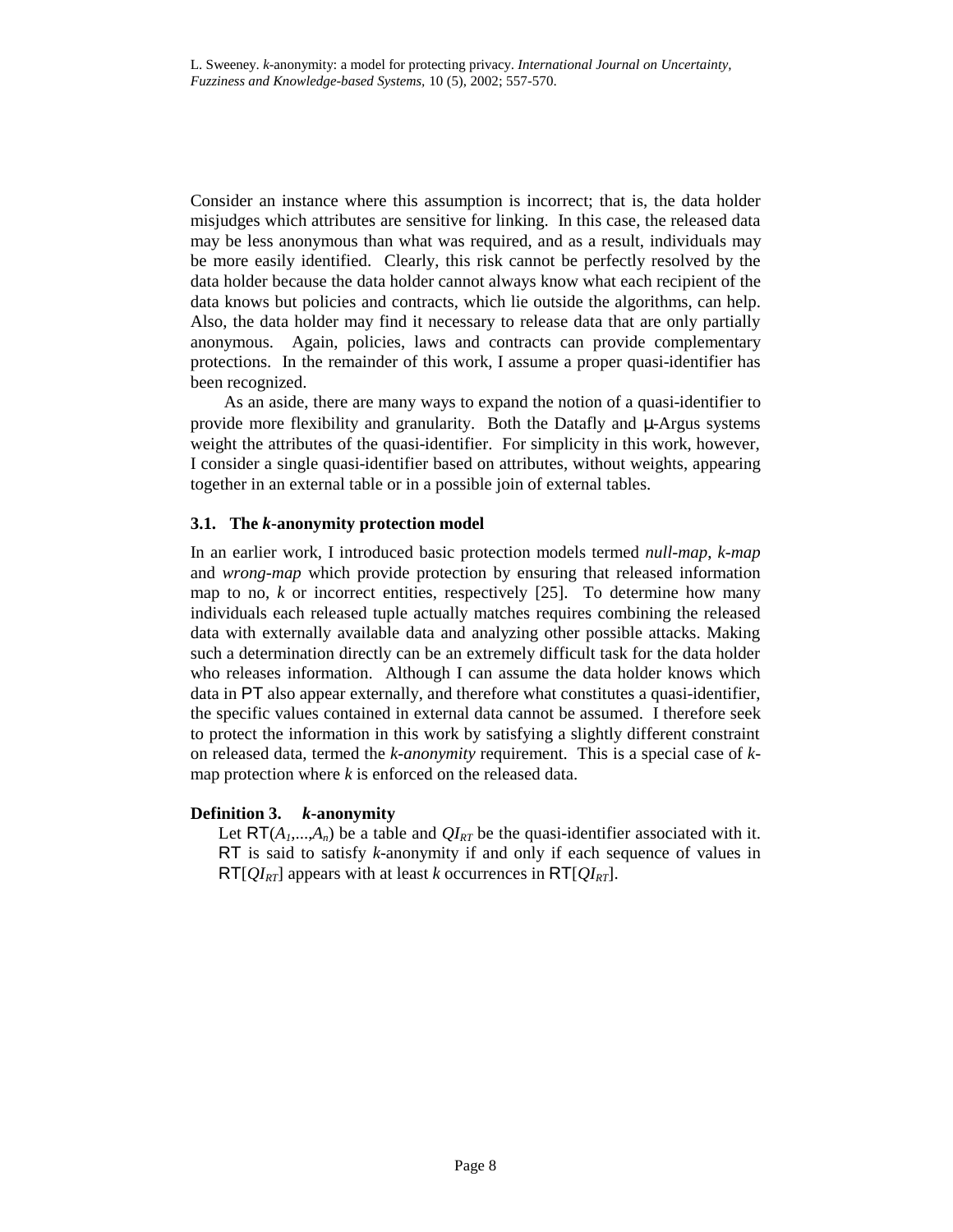|        | Race         | <b>Birth</b> | <b>Gender</b> | <b>ZIP</b> | Problem      |  |  |  |
|--------|--------------|--------------|---------------|------------|--------------|--|--|--|
| t1     | <b>Black</b> | 1965         | m             | $0214*$    | short breath |  |  |  |
| t2     | <b>Black</b> | 1965         | m             | $0214*$    | chest pain   |  |  |  |
|        | $t3$ Black   | 1965         | f             | $0213*$    | hypertension |  |  |  |
|        | t4 Black     | 1965         | f             | $0213*$    | hypertension |  |  |  |
|        | t5 Black     | 1964         | f             | $0213*$    | obesity      |  |  |  |
|        | t6 Black     | 1964         | f             | $0213*$    | chest pain   |  |  |  |
|        | t7 White     | 1964         | m             | $0213*$    | chest pain   |  |  |  |
|        | t8 White     | 1964         | m             | $0213*$    | obesity      |  |  |  |
| t9     | White        | 1964         | m             | $0213*$    | short breath |  |  |  |
| t10    | White        | 1967         | m             | $0213*$    | chest pain   |  |  |  |
| t $11$ | White        | 1967         | m             | $0213*$    | chest pain   |  |  |  |

**Figure 2 Example of** *k***-anonymity, where** *k***=2 and QI={***Race***,** *Birth***,** *Gender***,** *ZIP***}**

### **Example 3. Table adhering to** *k***-anonymity**

Figure 2 provides an example of a table T that adheres to *k*-anonymity. The quasi-identifier for the table is  $Q|_{T} = \{Race, Birth, Gender, ZIP\}$  and  $k=2$ . Therefore, for each of the tuples contained in the table T, the values of the tuple that comprise the quasi-identifier appear at least twice in T. That is, for each sequence of values in  $T[QI_T]$  there are at least 2 occurrences of those values in  $T[QI_T]$ . In particular,  $tI[QI_T] = t2[QI_T]$ ,  $t3[QI_T] = t4[QI_T]$ ,  $t5[QI_T] =$  $t6[QI_T]$ ,  $t7[QI_T] = t8[QI_T] = t9[QI_T]$ , and  $t10[QI_T] = t1I[QI_T]$ .

#### **Lemma.**

Let  $RT(A_1,...,A_n)$  be a table,  $QI_{RT} = (A_i,..., A_i)$  be the quasi-identifier associated with RT,  $A_i$ ,  $A_j \subseteq A_1$ ,  $A_n$ , and RT satisfy *k*-anonymity. Then, each sequence of values in  $RT[A_x]$  appears with at least *k* occurrences in  $RT[QI_{RT}]$ for  $x=i,\ldots,i$ .

#### **Example 4.** *k* **occurrences of each value under** *k***-anonymity**

Table  $\overline{\phantom{a}}$  In Figure 2 adheres to *k*-anonymity, where  $\overline{\bf Q}|_{\tau} = \{Race, Birth,$ *Gender*, *ZIP*} and *k*=2. Therefore, each value that appears in a value associated with an attribute of QI in T appears at least *k* times. |T[*Race* ="black"]| = 6. |T[*Race* ="white"]| = 5. |T[*Birth* ="1964"]| = 5. |T[*Birth* ="1965"]| = 4. |T[*Birth* ="1967"]| = 2. |T[*Gender* ="m"]| = 6. |T[*Gender* ="f"]|  $= 5$ .  $|T[ZIP = "0213*"] = 9$ . And,  $|T[ZIP = "0214*"] = 2$ .

It can be trivially proven that if the released data RT satisfies *k*-anonymity with respect to the quasi-identifier  $Q|_{PT}$ , then the combination of the released data RT and the external sources on which  $Q|_{PT}$  was based, cannot link on  $Q|_{PT}$  or a subset of its attributes to match fewer than *k* individuals. This property holds provided that all attributes in the released table RT which are externally available in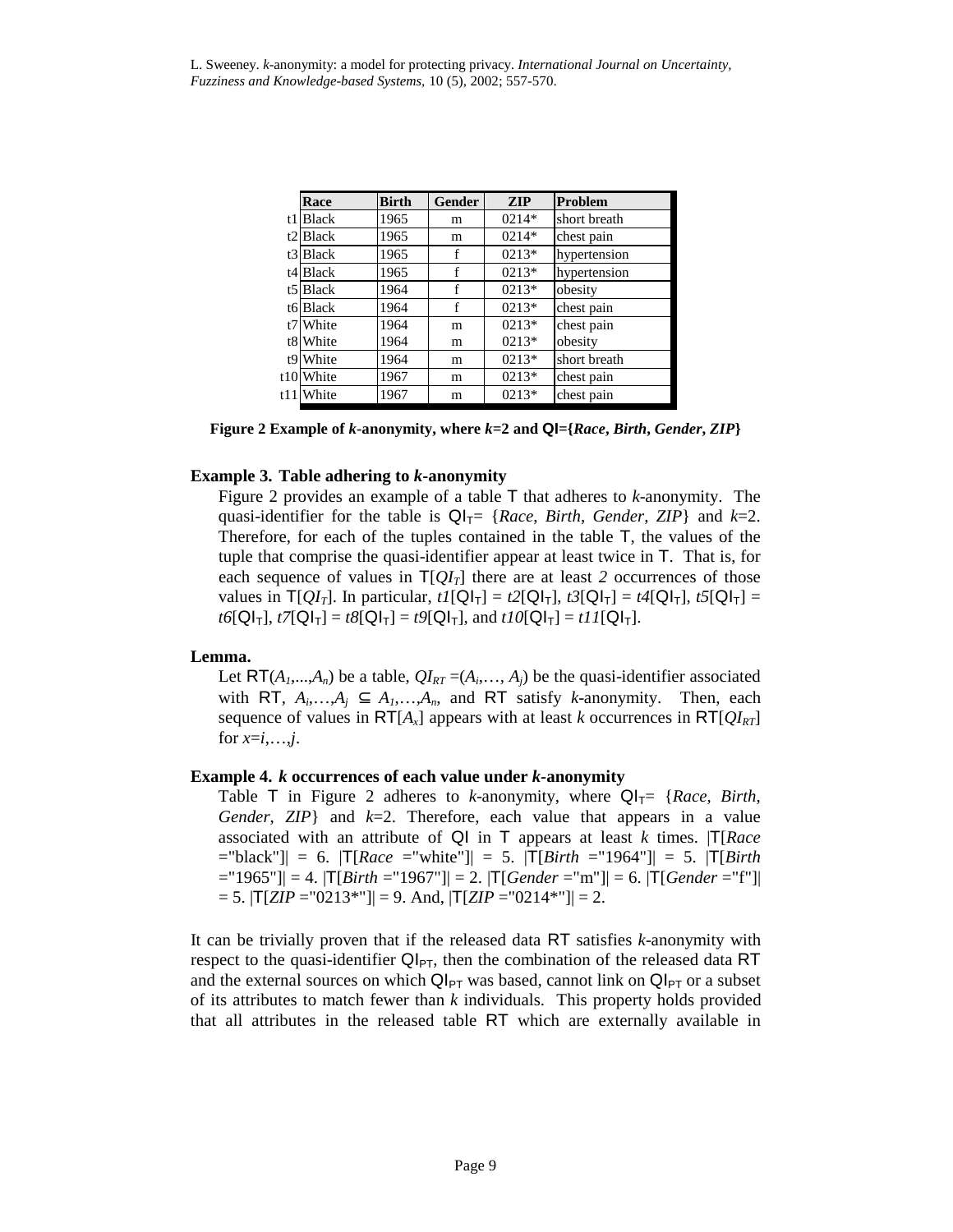combination (i.e., appearing together in an external table or in a possible join of external tables) are defined in the quasi-identifier  $QI_{PT}$  associated with the private table PT. This property does not guarantee individuals cannot be identified in RT; there may exist other inference attacks that could reveal the identities of the individuals contained in the data. However, the property does protect RT against inference from linking (by direct matching) to known external sources; and in this context, the solution can provide an effective guard against re-identifying individuals.

| Race         | ZIP   | Race   | <b>ZIP</b> | Race         | <b>ZIP</b> |
|--------------|-------|--------|------------|--------------|------------|
| Asian        | 02138 | Person | 02138      | Asian        | 02130      |
| Asian        | 02139 | Person | 02139      | Asian        | 02130      |
| Asian        | 02141 | Person | 02141      | Asian        | 02140      |
| Asian        | 02142 | Person | 02142      | Asian        | 02140      |
| Black        | 02138 | Person | 02138      | <b>Black</b> | 02130      |
| <b>Black</b> | 02139 | Person | 02139      | <b>Black</b> | 02130      |
| <b>Black</b> | 02141 | Person | 02141      | <b>Black</b> | 02140      |
| <b>Black</b> | 02142 | Person | 02142      | <b>Black</b> | 02140      |
| White        | 02138 | Person | 02138      | White        | 02130      |
| White        | 02139 | Person | 02139      | White        | 02130      |
| White        | 02141 | Person | 02141      | White        | 02140      |
| White        | 02142 | Person | 02142      | White        | 02140      |
|              |       |        |            |              | GT2        |

**Figure 3 Examples of** *k***-anonymity tables based on PT**

## **4. Attacks against k-anonymity**

Even when sufficient care is taken to identify the quasi-identifier, a solution that adheres to *k*-anonymity can still be vulnerable to attacks. Three are described below. Fortunately, the attacks presented can be thwarted by due diligence to some accompanying practices, which are also described below.

## **4.1. Unsorted matching attack against** *k***-anonymity**

This attack is based on the order in which tuples appear in the released table. While I have maintained the use of a relational model in this discussion, and so the order of tuples cannot be assumed, in real-world use this is often a problem. It can be corrected of course, by randomly sorting the tuples of the solution table. Otherwise, the release of a related table can leak sensitive information.

# **Example 5. Unsorted matching attack**

Tables GT1 and GT2 in Figure 3 are based on PT and adhere to *k*-anonymity, where  $Q|_{PT} = \{Race, ZIP\}$  and  $k=2$ . The positions of the tuples in each table correspond to those in PT. If GT1 is released and a subsequent release of GT2 is then performed, then direct matching of tuples across the tables based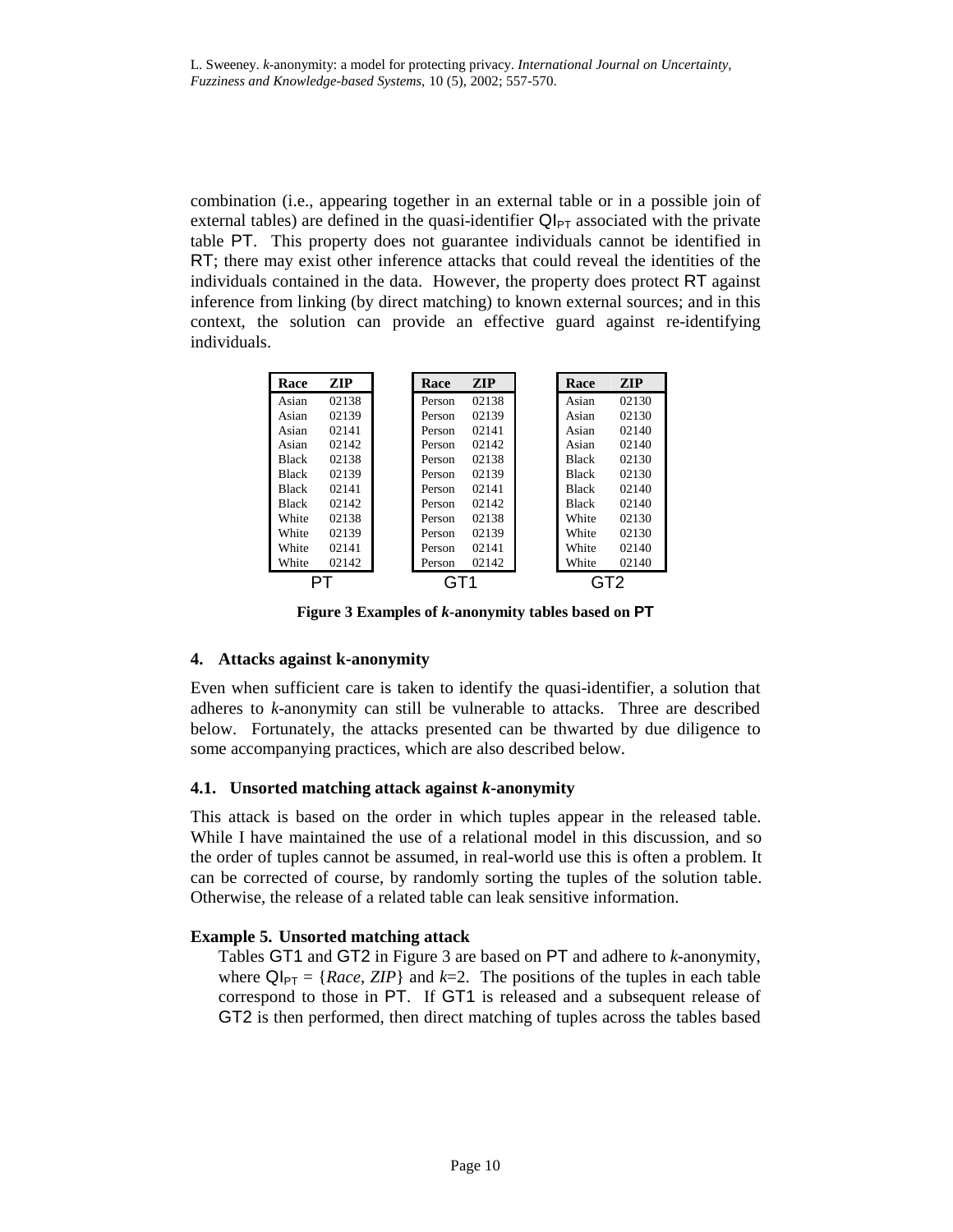on tuple position within the tables reveals sensitive information. On the other hand, if the positions of the tuples within each table are randomly determined, both tables can be released.

#### **4.2. Complementary release attack against** *k***-anonymity**

In the previous example, all the attributes were in the quasi-identifier. That is typically not the case. It is more common that the attributes that constitute the quasi-identifier are themselves a subset of the attributes released. As a result, when a table T, which adheres to *k*-anonymity, is released, it should be considered as joining other external information. Therefore, subsequent releases of the same privately held information must consider all of the released attributes of T a quasiidentifier to prohibit linking on T, unless of course, subsequent releases are based on T.

### **Example 6. Complementary release attack**

Consider the private table PT in Figure 4. The tables GT1 and GT3 in Figure 5 are based on PT and adhere to *k*-anonymity, where *k*=2 and the quasiidentifier  $Q|_{PT} = \{Race, BirthDate, Gender, ZIP\}$ . Suppose table GT1 is released. If subsequently GT3 is also released, then the *k*-anonymity protection will no longer hold, even though the tuple positions are randomly determined in both tables. Linking GT1 and GT3 on {*Problem*} reveals the table LT shown in Figure 4. Notice how **[**white, 1964, male, 02138**]** and **[**white, 1965, female, 02139**]** are unique in LT and so, LT does not satisfy the *k*-anonymity requirement enforced by GT1 and GT3. This problem would not exist if GT3 used the quasi=identifier QI ∪ {*Problem*} or if GT1 had been the basis of GT3. In this latter case, no value more specific than it appears in GT1 would be subsequently released.

| Race  | <b>BirthDate</b>  | Gender | <b>ZIP</b> | Problem               | Race  | <b>BirthDate</b> | Gender | <b>ZIP</b>   | Problem               |
|-------|-------------------|--------|------------|-----------------------|-------|------------------|--------|--------------|-----------------------|
| black | 9/20/1965 male    |        | 02141      | short of breath       | black | 1965             | male   | 02141        | short of breath       |
| black | 2/14/1965 male    |        |            | 02141 chest pain      | black | 1965             | male   | 02141        | chest pain            |
| black | 10/23/1965 female |        |            | 02138 painful eye     | black | 1965             | female |              | 02138 painful eye     |
| black | 8/24/1965 female  |        |            | 02138 wheezing        | black | 1965             | female |              | 02138 wheezing        |
| black | 11/7/1964 female  |        |            | 02138 obesity         | black | 1964             | female |              | 02138 lobesity        |
| black | 12/1/1964 female  |        |            | 02138 chest pain      | black | 1964             | female |              | 02138 chest pain      |
| white | 10/23/1964 male   |        |            | 02138 short of breath | white | 1964             | male   |              | 02138 short of breath |
| white | 3/15/1965 female  |        |            | 02139 hypertension    | white | 1965             | female |              | 02139 hypertension    |
| white | 8/13/1964 male    |        |            | 02139 lobesity        | white | 1964             | male   |              | 02139 lobesity        |
| white | 5/5/1964 male     |        | 02139      | fever                 | white | 1964             | male   | 02139 Ifever |                       |
| white | 2/13/1967 male    |        |            | 02138 vomiting        | white | 1967             | male   |              | 02138 vomiting        |
| white | 3/21/1967 male    |        |            | 02138 back pain       | white | 1967             | male   |              | 02138 back pain       |
|       |                   | PТ     |            |                       |       |                  | LΤ     |              |                       |

| Race  | <b>BirthDate</b> | <b>IGender</b> | <b>IZIP</b> | Problem               |
|-------|------------------|----------------|-------------|-----------------------|
| black | 1965             | male           | 02141       | short of breath       |
| black | 1965             | male           | 02141       | chest pain            |
| black | 1965             | female         |             | 02138 painful eye     |
| black | 1965             | female         |             | 02138 wheezing        |
| black | 1964             | female         |             | 02138 obesity         |
| black | 1964             | female         |             | 02138 chest pain      |
| white | 1964             | male           |             | 02138 short of breath |
| white | 1965             | female         |             | 02139 hypertension    |
| white | 1964             | male           | 02139       | obesity               |
| white | 1964             | male           | 02139 fever |                       |
| white | 1967             | male           |             | 02138 vomiting        |
| white | 1967             | male           |             | 02138 back pain       |

**Figure 4 Private Table PT and linked table LT**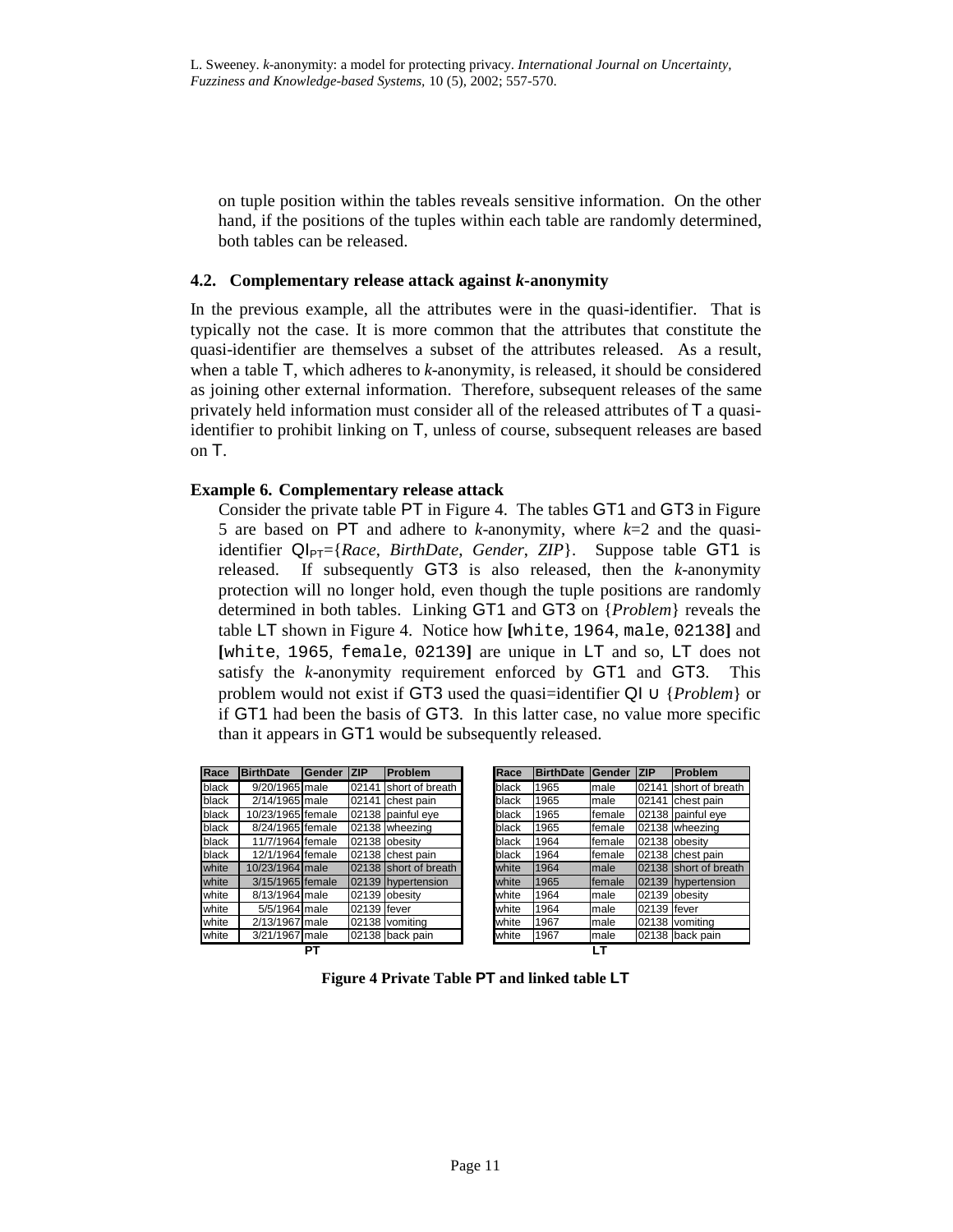| Race   | <b>BirthDate</b> | Gender          | <b>ZIP</b> | <b>Problem</b>   | Race  | <b>BirthDate</b> | <b>Gender</b>   | <b>ZIP</b>   | Problem               |
|--------|------------------|-----------------|------------|------------------|-------|------------------|-----------------|--------------|-----------------------|
| black  | 1965             | male            | 02141      | short of breath  | black | 1965             | male            | 02141        | short of breath       |
| black  | 1965             | male            | 02141      | chest pain       | black | 1965             | male            | 02141        | chest pain            |
| person | 1965             | female          | 0213*      | painful eve      | black | 1965             | female          |              | 02138 painful eye     |
| person | 1965             | female          | 0213*      | wheezing         | black | 1965             | lfemale         |              | 02138 wheezing        |
| black  | 1964             | female          | 02138      | lobesity         | black | 1964             | lfemale         |              | 02138 obesity         |
| black  | 1964             | female          |            | 02138 chest pain | black | 1964             | female          |              | 02138 chest pain      |
| white  | 1964             | male            | 0213*      | short of breath  | white | 1960-69          | male            |              | 02138 short of breath |
| person | 1965             | female          | 0213*      | hypertension     | white | 1960-69          | <b>I</b> human  |              | 02139 hypertension    |
| white  | 1964             | male            | 0213*      | obesity          | white | 1960-69          | <u>Ihuman</u>   | 02139        | obesity               |
| white  | 1964             | male            | 0213*      | fever            | white | 1960-69          | Ihuman          | 02139 Ifever |                       |
| white  | 1967             | male            |            | 02138 vomiting   | white | 1960-69          | male            | 02138        | vomitina              |
| white  | 1967             | male            |            | 02138 back pain  | white | 1960-69          | male            |              | 02138 back pain       |
|        |                  | GT <sub>1</sub> |            |                  |       |                  | GT <sub>3</sub> |              |                       |

**Figure 5 Two** *k***-anonymity tables based on PT in Figure 4 where** *k***=2**

### **4.3. Temporal attack against** *k***-anonymity**

Data collections are dynamic. Tuples are added, changed, and removed constantly. As a result, releases of generalized data over time can be subject to a temporal inference attack. Let table  $T_0$  be the original privately held table at time *t*=0. Assume a *k*-anonymity solution based on  $T_0$ , which I will call table  $RT_0$ , is released. At time *t*, assume additional tuples were added to the privately held table  $T_0$ , so it comes  $T_t$ . Let  $RT_t$  be a *k*-anonymity solution based on  $T_t$  that is released at time *t*. Because there is no requirement that  $RT_t$  respect  $RT_0$ , linking the tables  $RT_0$  and  $RT_t$  may reveal sensitive information and thereby compromise *k*-anonymity protection. As was the case in the previous example, to combat this problem,  $RT_0$  should be considered as joining other external information. Therefore, either all of the attributes of  $RT_0$  would be considered a quasiidentifier for subsequent releases, or subsequent releases themselves would be based on  $RT_0$ .

## **Example 7. Temporal attack**

At time  $t_0$ , assume the privately held information is  $PT$  in Figure 4. As stated earlier, GT1 and GT3 in Figure 5 are *k*-anonymity solutions based on PT over the quasi-identifier QIPT={*Race*, *BirthDate*, *Gender*, *ZIP*} where *k*=2. Assume GT1 is released. At a later time  $t_1$ , PT becomes PT<sub>t1</sub>, which is PT  $\cup$ {**[**black, 9/7/65, male, 02139, headache**]**, **[**black, 11/4/65, male, 02139, rash**]**}. Assume a *k*-anonymity solution based on PT is provided, and that it is called  $GT_{t1}$ . Assume this table contains GT3 in Figure 5; specifically,  $GT_{t1} = GT3 \cup \{[\text{black}, 1965, \text{male}, 02139, \text{headache}]\}$ **[**black, 1965, male, 02139, rash**]**}. As was shown in the previous example, GT1 and GT3 can be linked on {*Problem*} to reveal unique tuples over  $QI_{PT}$ . Likewise, GT1 and GT<sub>t1</sub> can be linked to reveal the same unique tuples. One way to combat this problem is to base k-anonymity solutions on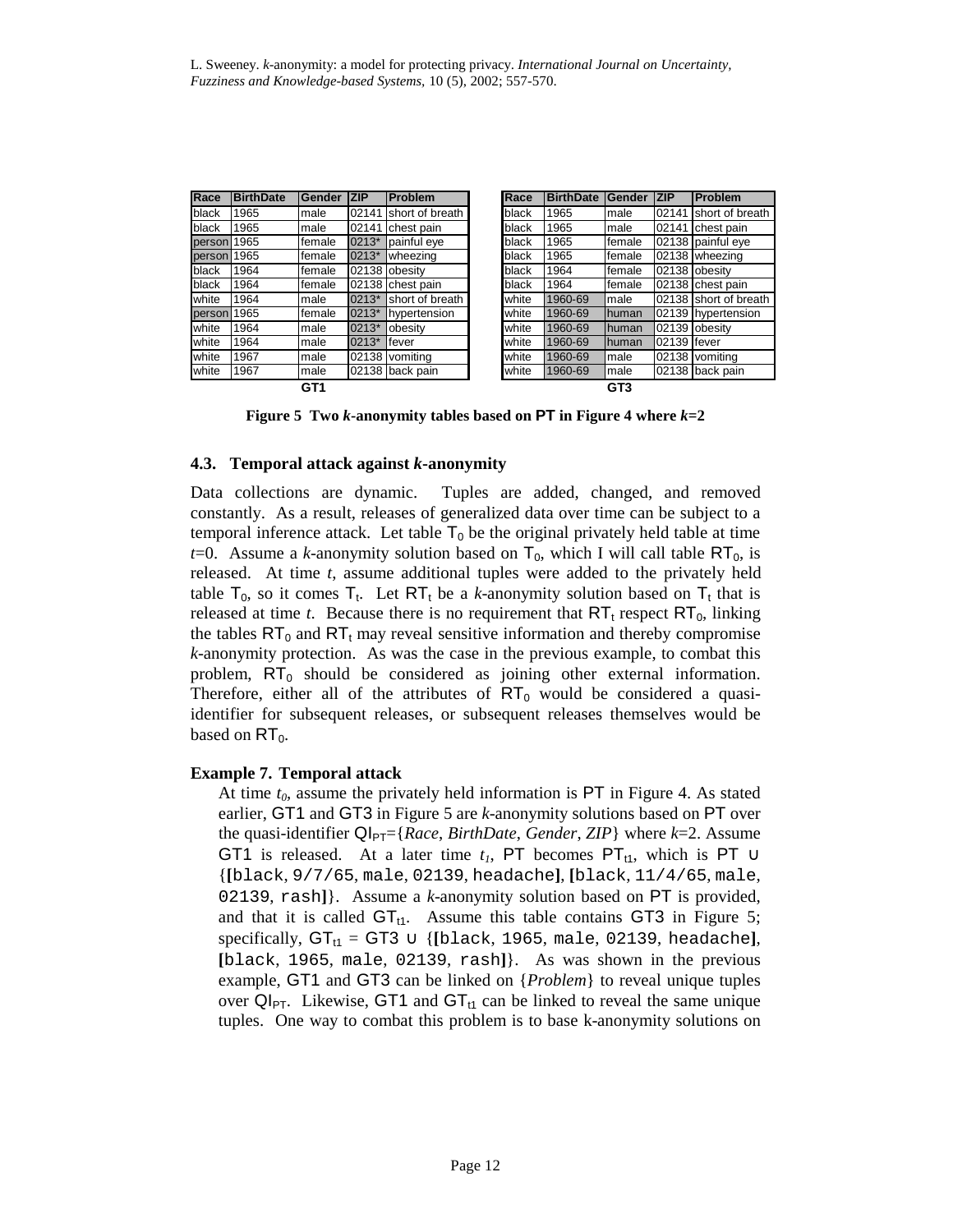GT1  $\cup$  (PT<sub>t1</sub> – PT). In that case, a result could be GT1  $\cup$  {[black, 1965, male, 02139, headache**]**, **[**black, 1965, male, 02139, rash**]**}, which does not compromise the distorted values in GT1.

## **5. Concluding remark**

In this paper, I have presented the *k*-anonymity protection model, explored related attacks and provided ways in which these attacks can be thwarted.

## **Acknowledgments**

First, I thank Vicenc Torra and Josep Domingo for their encouragement to write this paper. I also credit Pierangela Samarati for naming *k*-anonymity and thank her for recommending I engage the material in a formal manner and starting me in that direction in 1998. Finally, I am extremely grateful to the corporate and government members of the Laboratory for International Data Privacy at Carnegie Mellon University for providing me support and the opportunity to work on realworld data anonymity problems.

## **References**

- 1 L. Sweeney, *Uniqueness of Simple Demographics in the U.S. Population*, LIDAP-WP4. Carnegie Mellon University, Laboratory for International Data Privacy, Pittsburgh, PA: 2000. Forthcoming book entitled, *The Identifiability of Data*.
- 2 National Association of Health Data Organizations, *A Guide to State-Level Ambulatory Care Data Collection Activities* (Falls Church: National Association of Health Data Organizations, Oct. 1996).
- 3 Group Insurance Commission testimony before the Massachusetts Health Care Committee. See *Session of the Joint Committee on Health Care, Massachusetts State Legislature*, (March 19, 1997).
- 4 Cambridge Voters List Database. *City of Cambridge, Massachusetts*. Cambridge: February 1997.
- 5 I. Fellegi. On the question of statistical confidentiality. *Journal of the American Statistical Association*, 1972, pp. 7-18.
- 6 J. Kim. A method for limiting disclosure of microdata based on random noise and transformation *Proceedings of the Section on Survey Research Methods of the American Statistical Association*, 370-374. 1986.
- 7 M. Palley and J. Siminoff. Regression methodology based disclosure of a statistical database *Proceedings of the Section on Survey Research Methods of the American Statistical Association* 382-387. 1986.
- 8 G. Duncan and R. Pearson. Enhancing access to data while protecting confidentiality: prospects for the future. *Statistical Science*, May, as Invited Paper with Discussion. 1991.